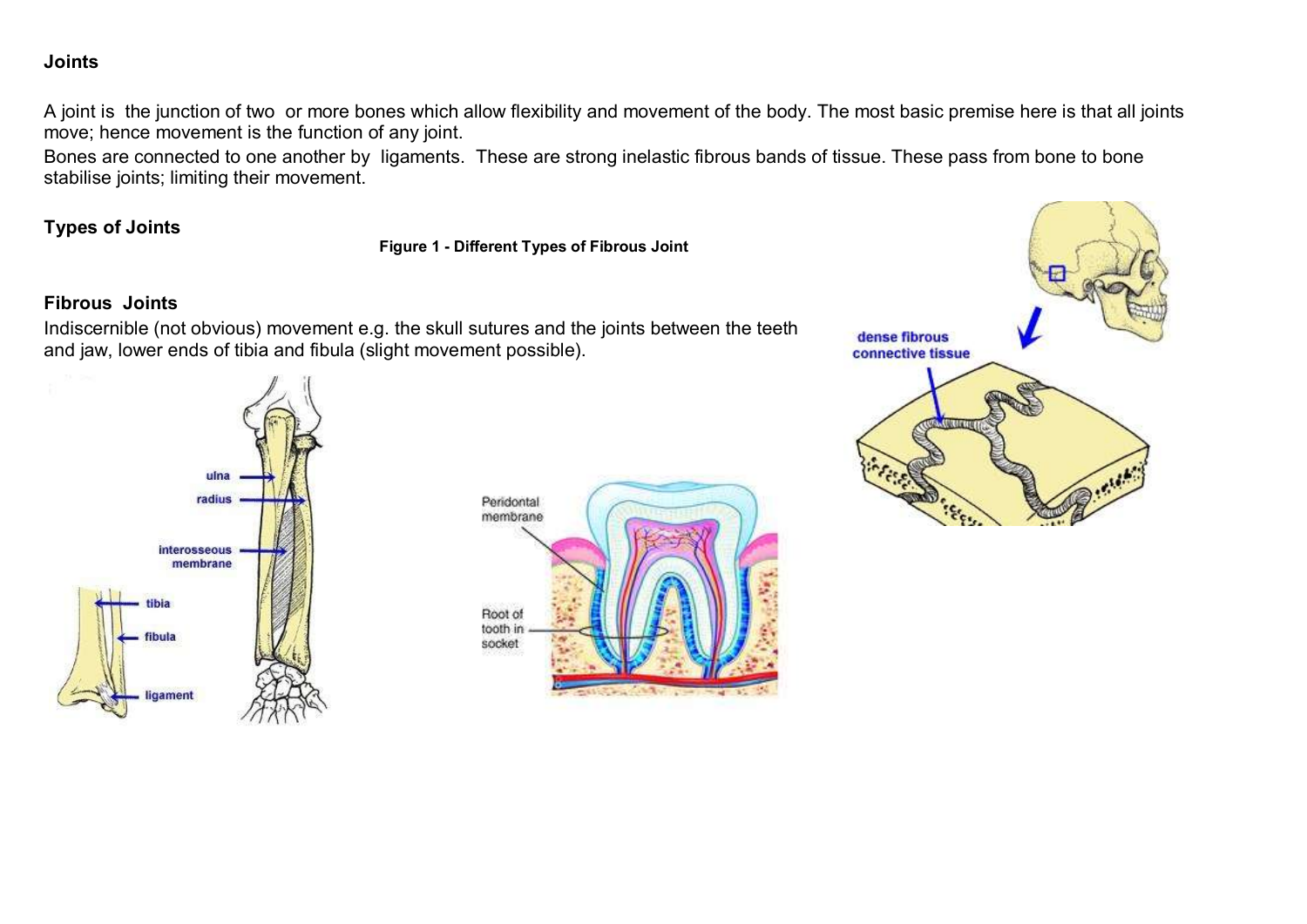### **Cartilaginous Joints**

Cartilaginous joints are defined as 'slightly movable' joints. They can be

- Primary (synchondrosis), or
- Secondary (symphysis)

They contain strong ligaments and fibrous cartilage e.g. the pelvis, vertebral discs (except atlas and axis), manubrium and gladiolus, manubrium and xiphoid (these 2 can become fixed in later life), as can the pubic symphysis.

**Figure 2 - Cartilaginous joint: Primary and Secondary**

Synovial joints are freely movable joints. There are several types of these, which allow different types and

# Sternum (manubrium) Synchondroses Joint between first rib and sternum (immovable) Sternum (body) Nucleus pulposus Annulus fibrosus Vertebral body **SERVICE** Intervertebral Anteri longdudiru

insmer

Posterior longitudinal ligament

ranges of movement according to their structure

**Synovial Joints**

(See below)

All synovial joints have factors in common:

- 1. Bony ends covered in articular, hyaline
	- cartilage. Its function is to cushion the impact

between the two ends of bone, with movement, and to reduce obvious wear and tear occurring therein. . This cartilage is avascular. It structure is like a firm sponge; joint movement compress the sponge, squeezing out the synovial fluid (see below), and on release it is sucked back in again – creating an effective circulation within in the cartilage.

- 2. Capsule of the joint. This is a fibrous structure that literally encapsulates the joint, defining its limits.
- 3. Synovial membrane. This is made up of epithelial cells, lining the inside of the capsule, secreting a sticky fluid, similar to egg white. This lubricates and nourishes the joint and holds the bones in contact, in the same way that a water film holds two pieces of glass together.
- 4. Ligaments. These occur outside and inside joints, connecting bone to bone limiting its range of movement (i.e. preventing dislocation) and stabilising the joint.
- 5. Bursae (singular –bursa). These are small fluid filled sacs with a synovial membrane outer lining occurring only in some joints; they act as cushions and are positioned between tendons and bones and between tendons to reduce friction
- 6. Muscles. These attach to bones via tendons and move, and stabilise, the joint when they contract
- 7. A blood and nerve supply [motor to the muscles; sensory from the muscle spindles, tendons (Golgi tendon organ), capsule and ligaments].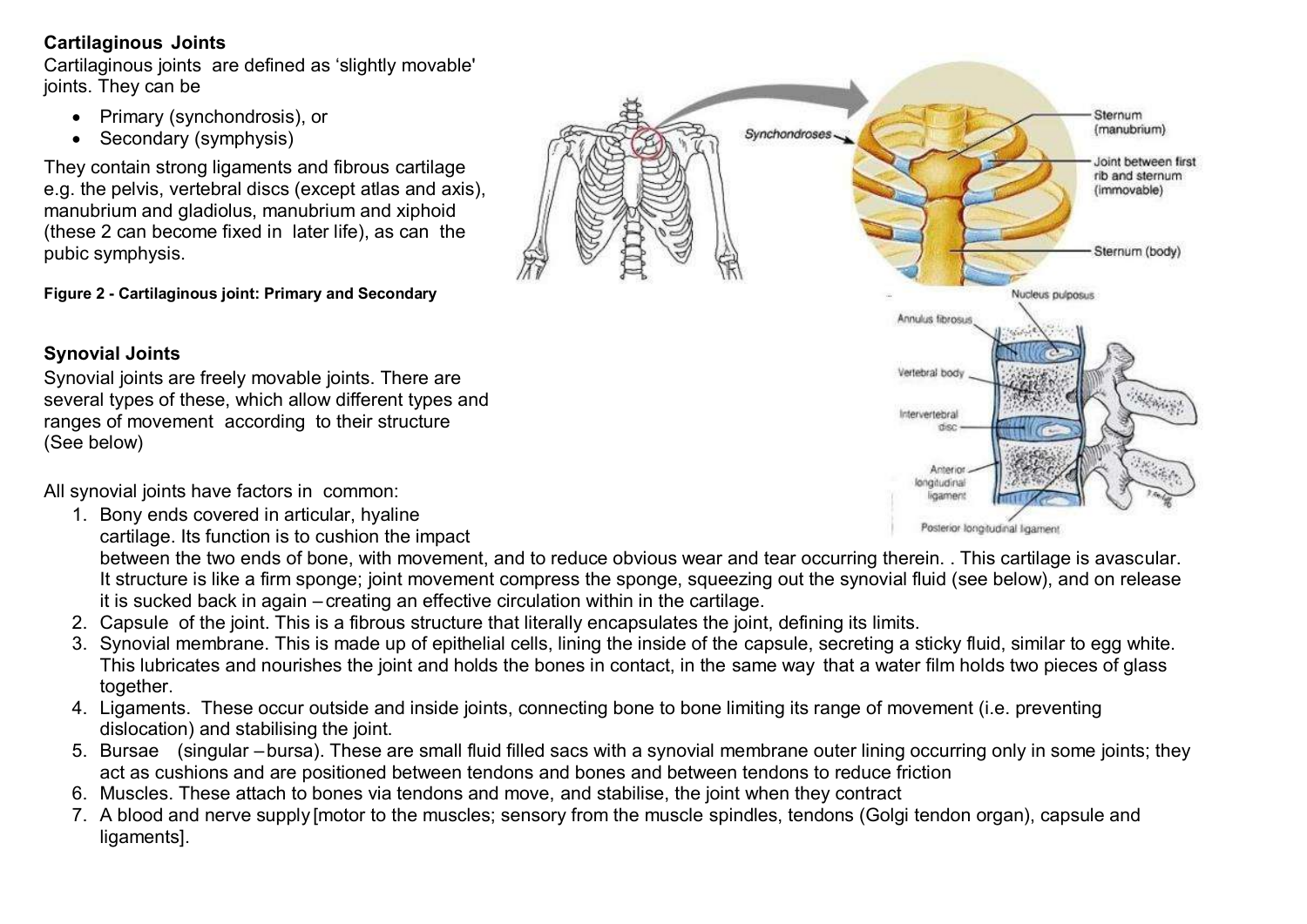## **Classification of Synovial joints**

Types of Synovial Joints

- 1. **Gliding** allows limited movement usually in one plane; e.g. acromioclavicular joint, intercarpals, intermetacarpals, inter-metatarsals, sacroiliac joints, proximal tibiofibular, facet joints of vertebrae.
- 2. **Pivot** allows rotation movement; e.g. between atlas and axis at top of neck, proximal and distal ends of radius and ulna.
- 3. **Ball and socket** hemispherical convex surface sitting in concave surface, allowing flexion/extension, adduction/abduction, rotation and circumduction; e.g. hip, glenohumeral and talocalcaneonavicular ioint.
- 4. **Ellipsoidal/condyloid** –oval shaped with convex sitting in concave surface, allowing two planes of movement excluding rotation; e.g. radio-carpal, metacarpal and phalanges, metatarsal and phalanges,(structurally, also the tibio-femoral, TMJ and occipito-atlantal joints, though functionally these are hinge joints)
- 5. **Saddle** –Two reciprocally concave surfaces, allowing two planes of movement, excluding rotation; e.g. sternoclavicular, base of first metacarpal and trapezium in wrist.
- 6. **Hinge** allows only flexion/extension; e.g. knee, elbow, TMJ, O/A.

**Figure 3 - Synovial Joints**

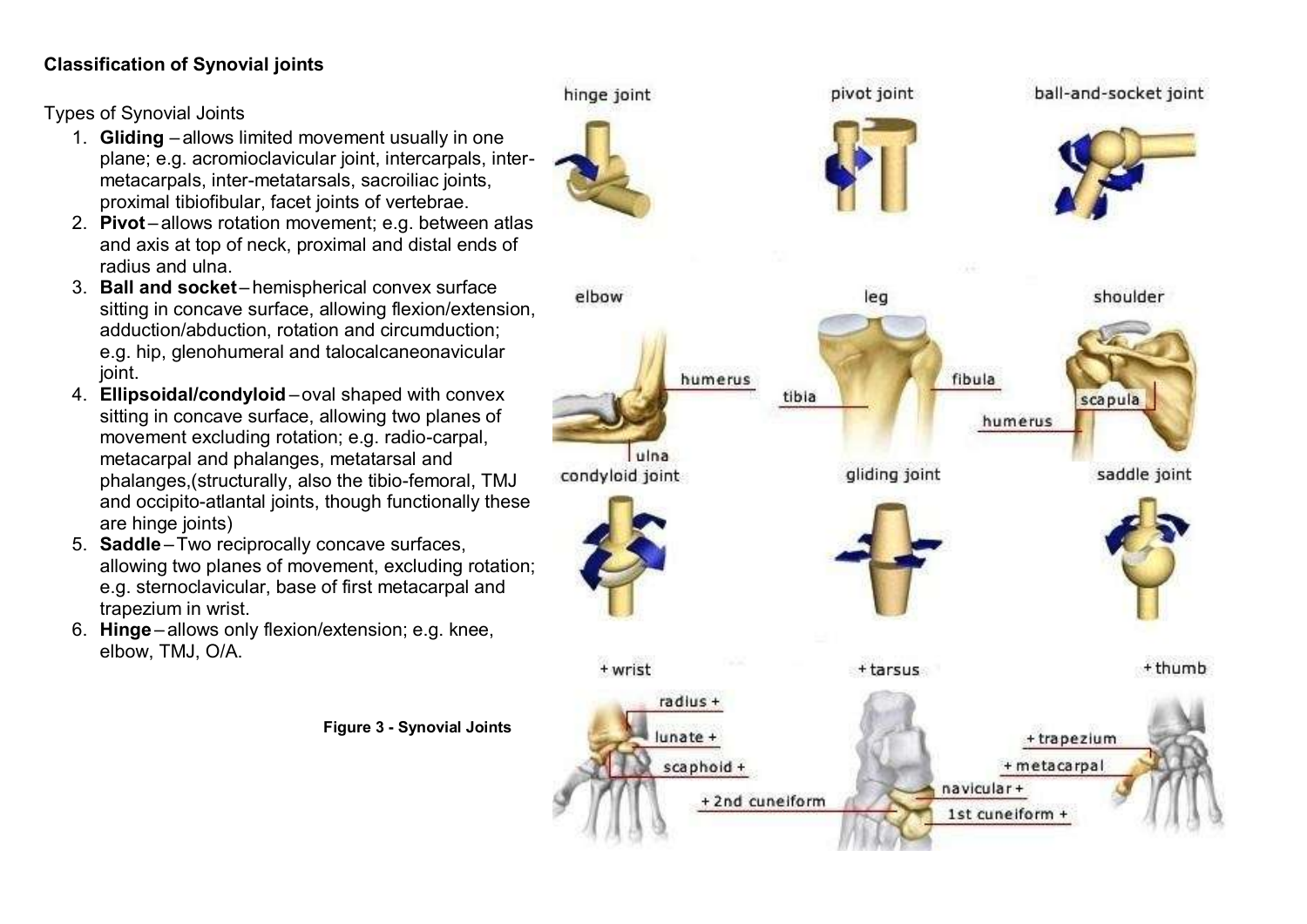### **Disorders of synovial joints**

**Rheumatism** – infers any painful condition affecting the supporting structures of the body-bones, joints, tendons, ligaments etc that is not caused by injury **Rheumatoid arthritis** – an autoimmune disease affecting the joint cartilage and linings

**Figure 4 - Deformity of hand with Rheumatoid Arthritis**

**Osteoarthritis** – degenerative joints disease characterised by deterioration of the articular cartilage. It results from a combination of aging, irritation of the joints, and wear and tear. It is distinguished from RA in that it affects the larger joints (knees and hips) first, whereas RA affects the smaller ones first (the carpometacarpal joints in the hands)

#### **Figure 5 - X-Rays of Hip Joint Normal and with Osteoarthritis**